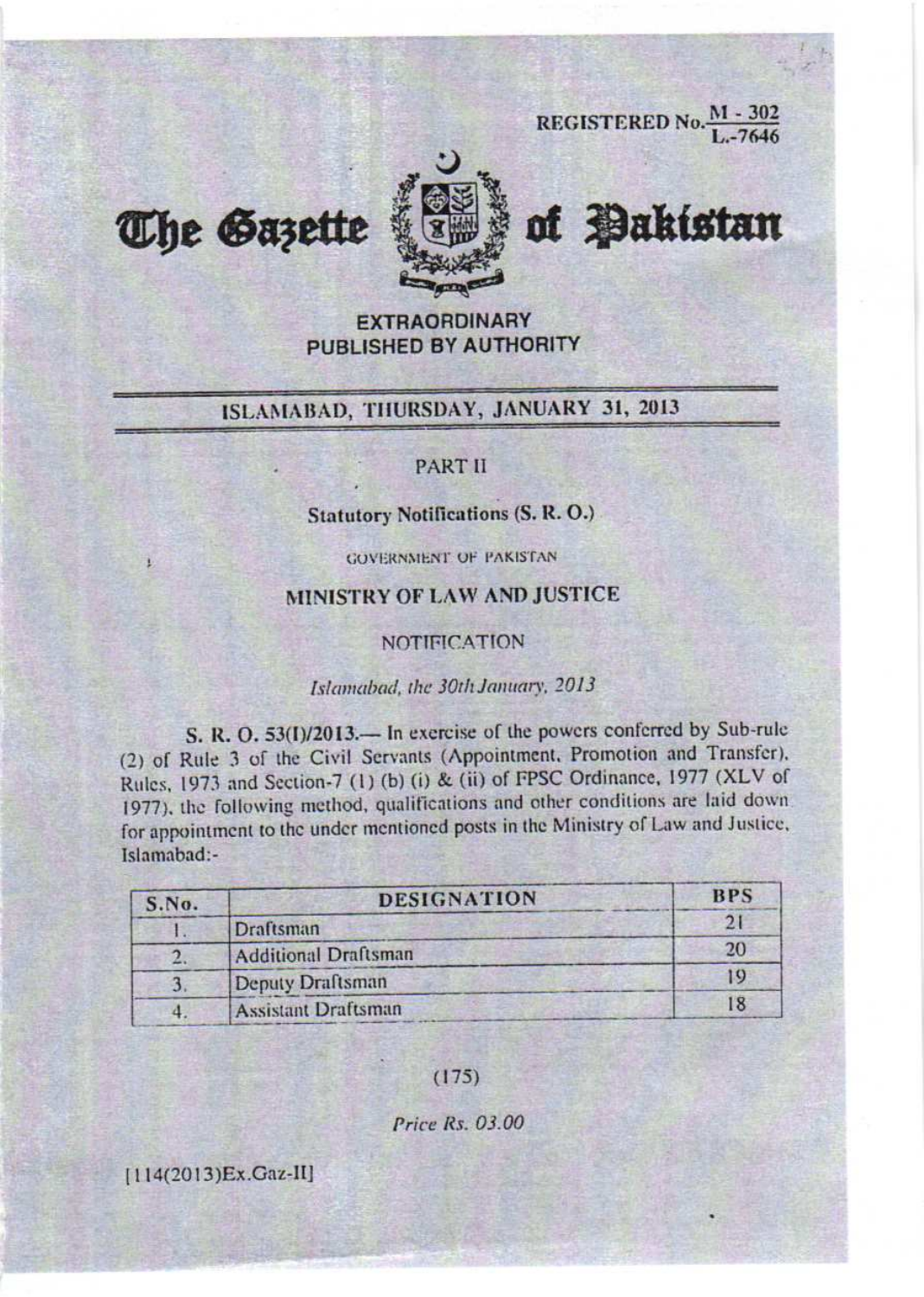# METHOD OF APPOINTMENT

The method of appointment to the posts shall be as under:- $2.7$ 

| S#  | Designation and              | Method of appointment  |                                      |  |
|-----|------------------------------|------------------------|--------------------------------------|--|
|     | BPS of the Post              | By Promotion<br>$($ %) | <b>By Initial</b><br>Appointment (%) |  |
| (1) | (2)                          | $\left(3\right)$       | (4)                                  |  |
|     | Draftsman (BS-21)            | 100%                   |                                      |  |
| 2.  | Additional Draftsman (BS-20) | 100 %                  |                                      |  |
| 3.  | Deputy Draftsman (BS-19)     | 75%                    | 25%                                  |  |
| 4.  | Assistant Draftsman (BS-18)  |                        | 100%                                 |  |

Provided that if no suitable person is available for promotion, the post(s) reserved for promotion shall be filled by initial appointment and failing that by transfer.

## **CONDITIONS FOR PROMOTION**

Promotion to the post in column 2 below shall be made by  $3.$ selection from amongst the persons who hold the posts specified in column 3 on a regular basis and fulfill the conditions of eligibility as prescribed in column 4:

|                  | S.No. Designation and BPS<br>of the post | Person eligible                 | Conditions of eligibility                                                                                                                                                                               |  |  |
|------------------|------------------------------------------|---------------------------------|---------------------------------------------------------------------------------------------------------------------------------------------------------------------------------------------------------|--|--|
| (1)              | (2)                                      | (3)                             | (4)                                                                                                                                                                                                     |  |  |
| $\mathbf{I}$ .   | Draftsman (BS-21)                        | Additional<br>Draftsman (BS-20) | 22 years service in BS-17 and<br>above or 17 years service in<br>BS-18 and above or 12 years<br>service in BS-19 and above or 05<br>years service in BS- 20 in case of<br>initial appointment in BS-20. |  |  |
| $\overline{2}$ . | Additional Draftsman<br>$(BS-20)$        | Deputy Draftsman<br>$(BS-19)$   | 17 years service in BS-17 and<br>above or 12 years service in<br>BS-18 and above or 05 years<br>service in BS-19 in case of initial<br>appointment in BS-19.                                            |  |  |
| 3.               | Deputy Draftsman<br>$(BS-19)$            | Assistant<br>Draftsman (BS-18)  | 12 years service in BS-17 and<br>above or 07 years service in<br>BS-18 in case of initial appoint-<br>ment in BS-18.                                                                                    |  |  |

# QUALIFICATIONS, EXPERIENCE AND AGE LIMITS FOR INITIAL **APPOINTMENT**

 $\overline{4}$ A candidate must posses the educational qualifications and experience and must be within the age limits as mentioned against the posts

176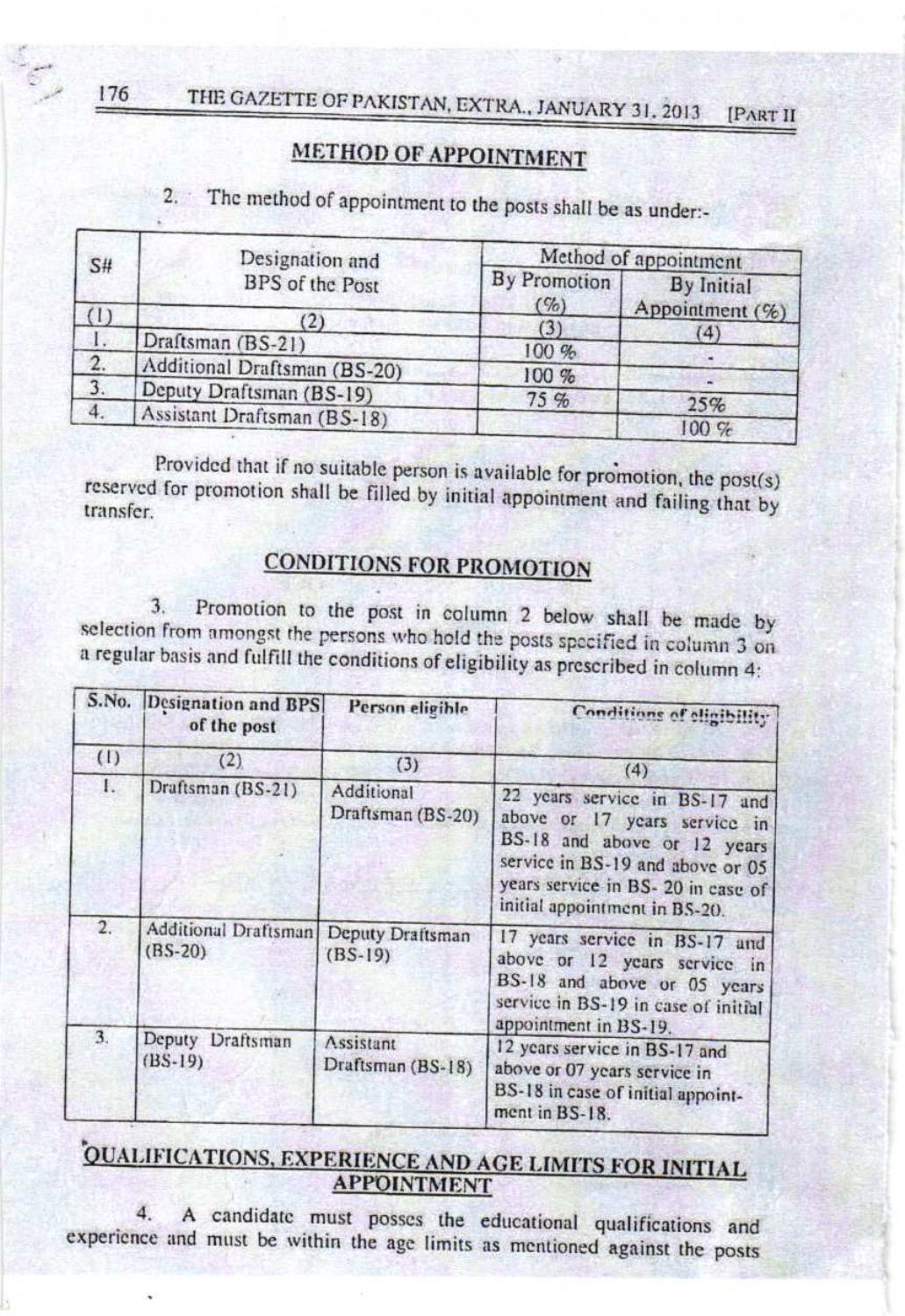# PART III THE GAZETTE OF PAKISTAN, EXTRA., JANUARY 31, 2013

concerned in the Schedule to the Notification provided that:-

- "Experience" means, experience gained in a regular full-time paid job after obtaining the required qualifications;
- (ii) the period spent by a candidate in obtaining degree of M.Phil or Ph.D in the relevant field shall be treated as practical experience upto a maximum period of two and four years respectively for the
	- purpose of initial appointment, provided that: a candidate who has obtained the degree of M.Phil or Ph.D  $(a)$ during service shall not be entitled to a double benefit of counting the said period as service towards experience prescribed for the post; and
	- (b) this concession shall not be available for the posts for which the prescribed qualification is M.Phil/ Ph.D.
- (iii) the maximum age limit shall be relaxed in respect of the candidates specified and to the extent indicated in the Initial Appointment to Civil Posts (Relaxation of Upper Age Limit) Rules, 1993 as amended from time to time; and

(iv) eligibility of candidates shall be reckoned, as on the closing date fixed for submission of applications in accordance with these Recruitment Rules and the Instructions issued by the Federal Government and the Federal Public Service Commission from time to time.

# APPOINTMENT BY 7 ANSFER

Appointment by transfer shall be made by selection from amongst 5. the persons holding appointment on a revular basis under the Federal Government in the same basic pay scale in which the post to be filled exists, provided that the person concerned possesses the qualifications and experience prescribed for initial appointment to the post concerned.

# **PROBATION**

Persons appointed by initial appointment or promotion or transfer 6. shall be on probation for a period of one year. This period may be curtailed for good and sufficient reasons to be recorded, or if considered necessary, it may be extendeed for a period not exceeding one year as may be specified at the time of appointment. Appointment on probation shall be subject to the provisions of Section 6 of the Civil Servants Act, 1973 read with Rule 21 of Civil Servants (Appointment, Promotion and Transfer) Rules, 1973.

This Notification issues with the concurrence of Establishment  $7<sup>1</sup>$ Division vide their O.M.No.7/3/94-R-6, dated 01-10-2012 and FPSC vide its letter No. F.1219/2012-RR, dated 07-12-2012 and supersedes previous SRO(s) of these posts, as amended from time to time.

177